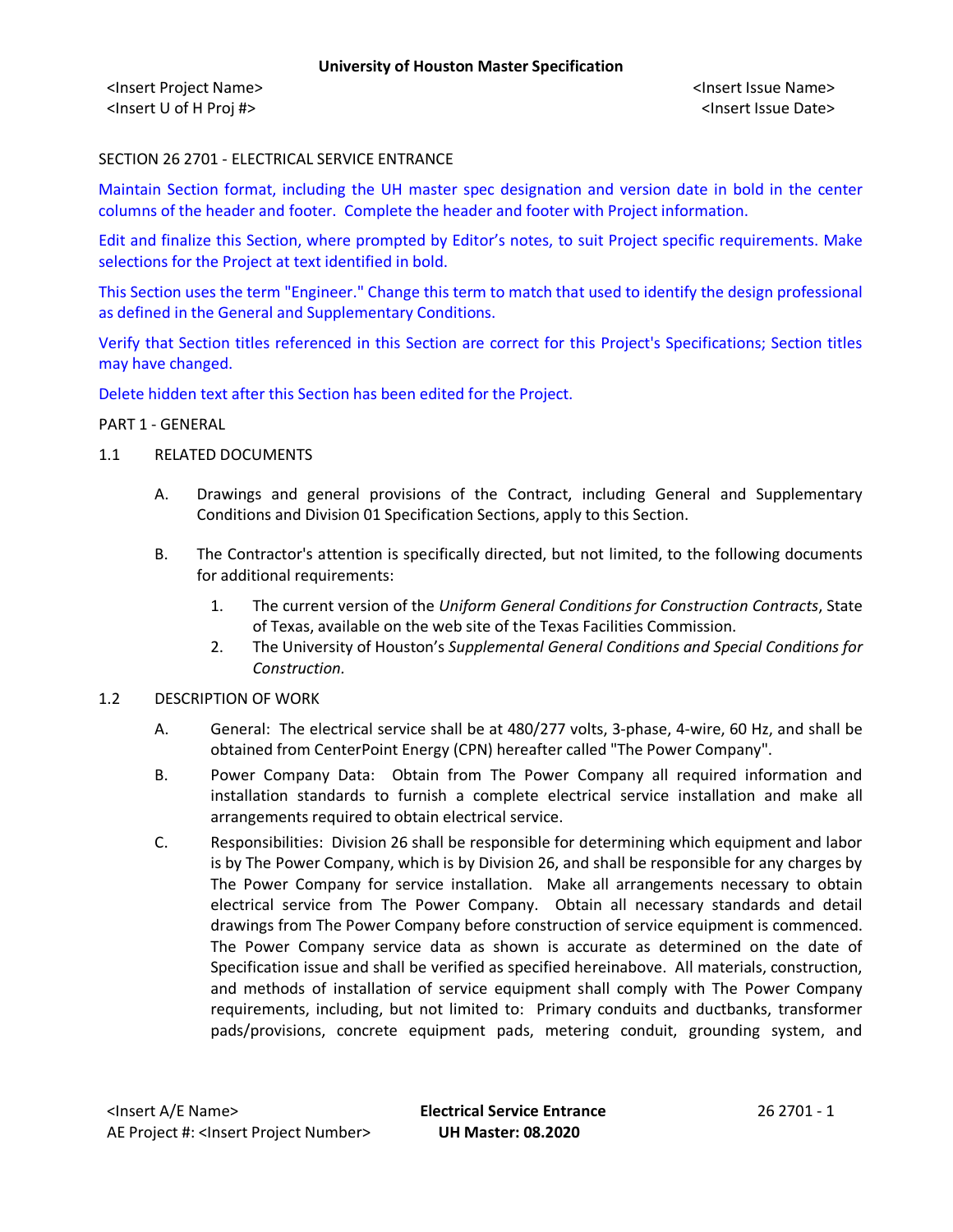## **University of Houston Master Specification**

instrument transformer cabinets. Service equipment shall be grounded per the National Electrical Code (NEC) and as indicated on the Drawings and in the Specifications.

D. Utility Service Equipment: Service for the building will be available from a pad mounted transformer by The Power Company.

## 1.3 SUBMITTALS

- A. Shop Drawings submittals shall include, but not be limited to, the following:
	- 1. Dimensioned drawing showing exact provisions for service.
	- 2. Additional information as required in Section 26 0001"Electrical General Provisions".

## PART 2 - PRODUCTS

## 2.1 GENERAL

A. Service Data: The Power Company service data is accurate as determined on the date of Specification issue and shall be verified as described in Paragraph 1.02, hereinabove.

## 2.2 PRIMARY SERVICE

- A. General: Provide primary service ductbank and manholes as shown and as specified in Section 26 0533 "Electrical Raceways" and Section 26 0534 "Electrical Boxes."
- B. Power Company: The Power Company shall provide primary cables, splices, terminations, and primary overhead service lines.
- C. Approval: The Power Company shall approve the underground primary conduit installation prior to concrete encasement.

#### 2.3 TRANSFORMERS AND SWITCHGEAR

- A. General: Division 26 shall provide all necessary provisions for service as required by The Power Company, including, but not limited to, grounding rods, grounding conductors, and sleeves.
- B. Power Company: The Power Company shall provide pad mounted transformers, primary switchgear, protective relaying and connections to the customer service cables.

## 2.4 SECONDARY SERVICE CABLE

A. General: Division 26 shall provide secondary service cables as shown for connection to the service transformer.

## 2.5 METERING EQUIPMENT AND PROVISIONS

- A. General: Division 26 shall provide metering conduits and metering provisions as shown and as directed by The Power Company.
- B. Service Metering: At connections to the City electrical grid, the Power Company shall provide metering equipment, metering cans and interconnecting wiring. At connections to the UH Cougar Substation, **[Project Name]** shall provide metering equipment, metering cans and interconnecting wiring.
- C. A sub-meter is required for this project.
	- 1. Electronic Metering Device: Provide electronic metering devices to meter the main bus as scheduled or shown on the Drawings. Device shall be a Shark 250V4 meter or

| <lnsert a="" e="" name=""></lnsert>                  | <b>Electrical Service Entrance</b> | 26 2701 - 2 |
|------------------------------------------------------|------------------------------------|-------------|
| AE Project #: <lnsert number="" project=""></lnsert> | <b>UH Master: 08.2020</b>          |             |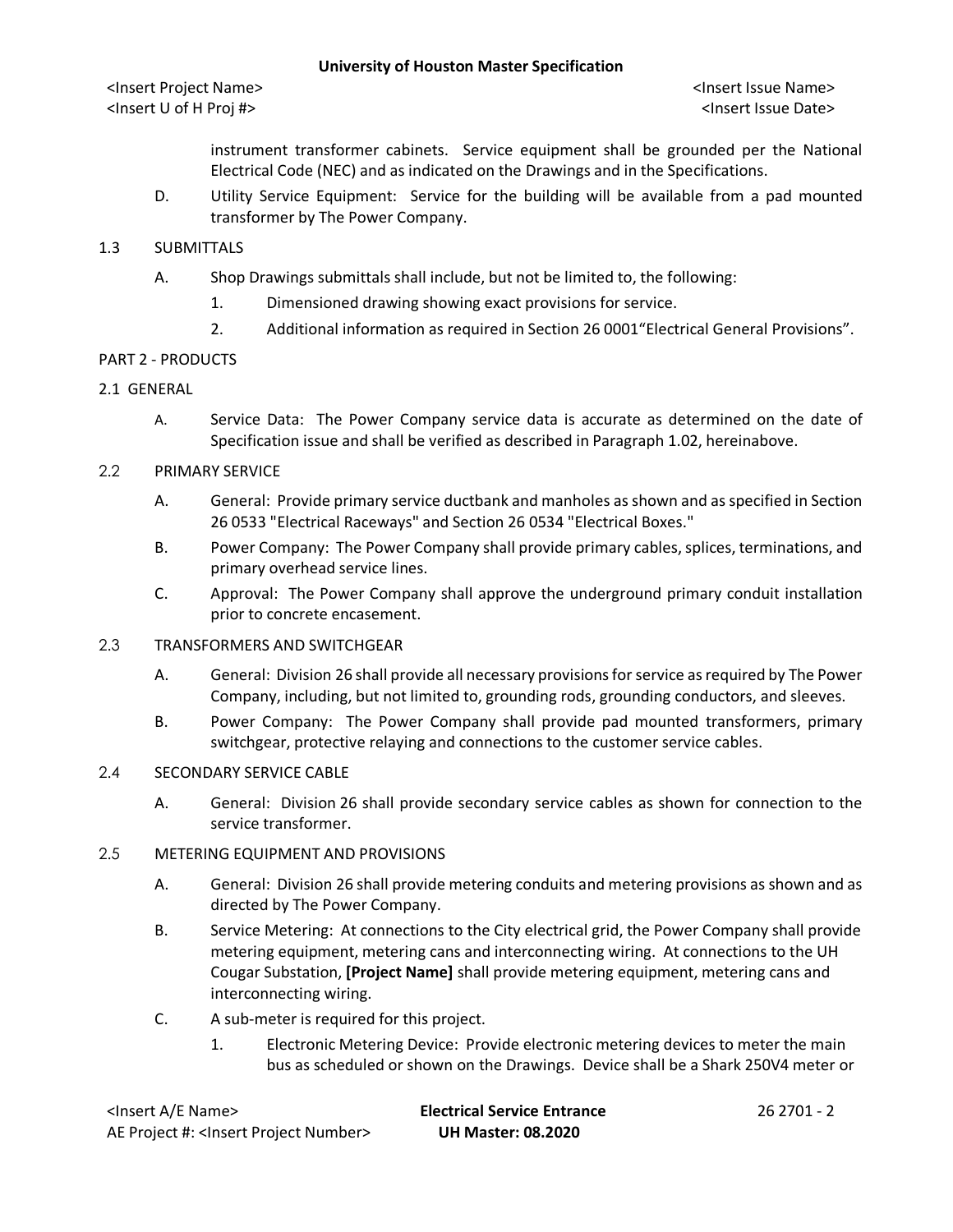equivalent approved by the Owner. The unit shall be Underwriters' Laboratory listed per UL508.

- a. The electronic metering device shall have a six-digit LED readout which will allow local display of the following electrical parameters:
	- (1) Voltmeter, phase to phase and phase to neutral.
	- (2) Current, per phase RMS and 3-phase average.
	- (3) Demand current, per phase.
	- (4) Power factor, per phase and 3-phase total.
	- (5) Real power, 3-phase total.
	- (6) Reactive power, 3-phase total.
	- (7) Apparent power, 3-phase total.
	- (8) Energy (MWH).
	- (9) Reactive Energy (MVARH).
	- (10) Frequency.
	- (11) Average demand real power.
- b. The electronic metering device shall have the following additional features and characteristics.
	- (1) Built-in communications capability which will allow multipoint communication to a remote PC via an RS-485 communications port and TCP/IP ethernet communication capability.
	- (2) Adjustable demand interval (5-60 minutes).
	- (3) Nonvolatile memory for storing all historical data.
	- (4) A "waveform capture" function to store voltage and current waveforms in memory for analysis via the communications port.
- c. Setup of the electronic metering device shall be accomplished from the front of the device. It shall not be necessary to open the front of the enclosure to reach rear-mounted dip-switches. Setup parameters shall include CT ratio, PT ratio, system type (3-wire or 4-wire) and demand interval.
- d. All setup and reset functions shall be keyswitch or password protected to prevent unauthorized or accidental change of value.
	- (1) The accuracy of the electronic metering device in percent of full scale for various readouts shall be as follows:
	- (2) Current and voltage measurements +/- 0.1 percent.
	- (3) Power and energy +/- 0.15 percent.
	- (4) Frequency +/- 0.007 percent.
	- (5) Power factor +/- 0.2 percent.
	- (6) Data update time 1 S.